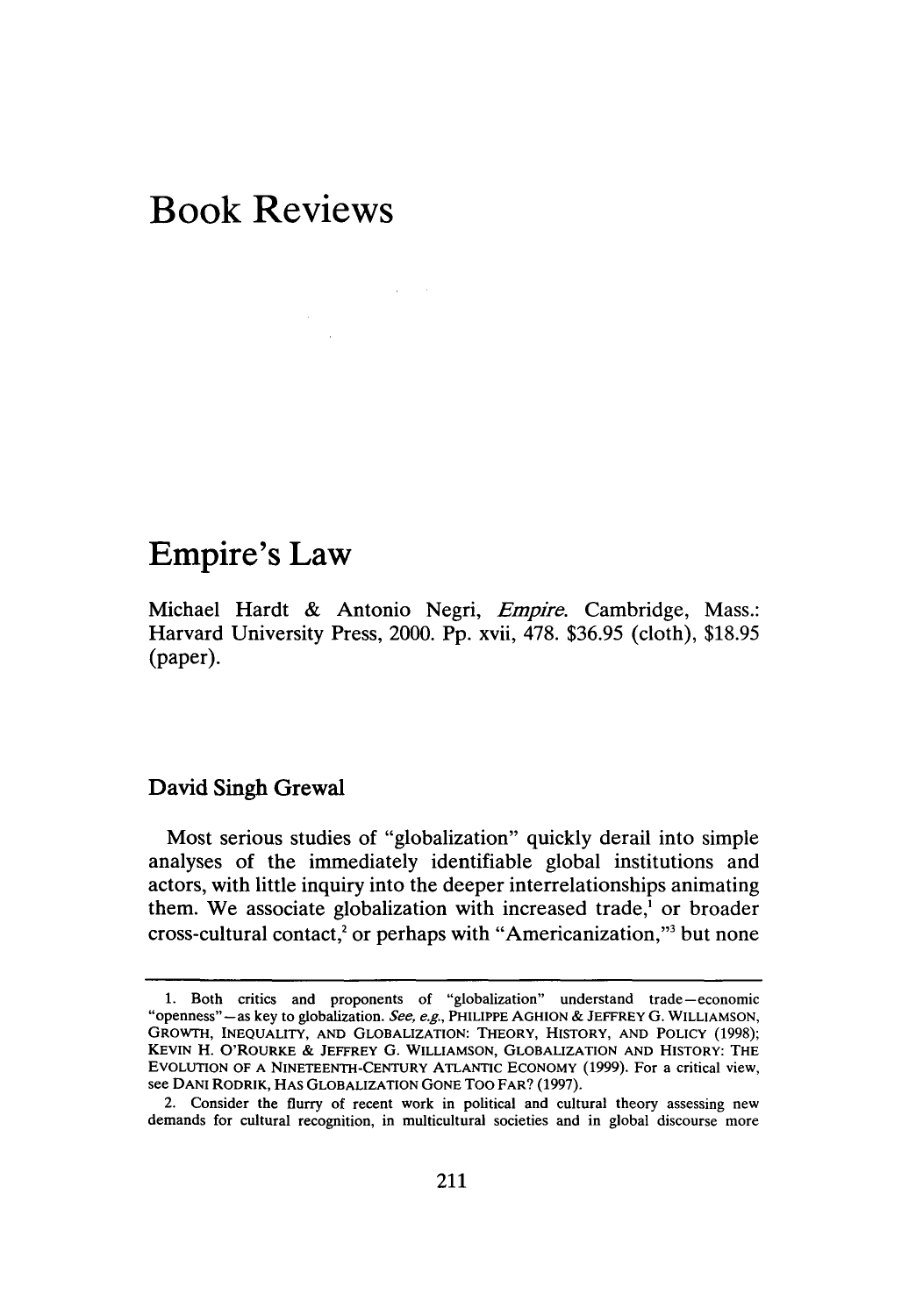of these fits precisely. What we lack is an analysis of globalization that inquires into the deeper currents transforming the contemporary world.

In a provocative answer to that lack, Michael Hardt and Antonio Negri's *Empire* constructs a sweeping, theoretically rich account of the nature of globalization. Hardt and Negri argue that we live in a new global hegemony, which they call "Empire," a system of governing principles without bounds, neoliberalism ascendant.4 In calling the emerging global order "Empire," they seek to evoke the world of ancient Rome rather than the European imperialist projects of recent centuries.<sup>5</sup> Unlike those nation-based empires, our current world order more closely resembles the ancient empires, understood as moral and legal frameworks operative over an expansive, fluctuating territory. Similarly, Empire has no demarcated territory: it is characterized by a denial of limits, territorial or otherwise, to its expansion.

Hardt and Negri explore this "Empire" in its many forms: its emerging international legal order with its challenge to conventional national sovereignty;<sup>6</sup> its economy, based on new forms of networked, global production; its politics with new sources of legitimacy and power. In so doing, they outline an unconventional intellectual history of modernity, from the Renaissance to the late twentieth century. They also explore in detail the new "subjectivities"—the forms of identity and self-understanding-that emerge in Empire, situating their argument within ongoing postmodern and post-Marxist discourses. Analysis on such a grand scale necessarily borrows much from others, particularly contemporary European social theorists.<sup>7</sup>

5. On the history of different forms of empire and imperial expansion, see, for example, MICHAEL W. DOYLE, EMPIRES (1986); ANTHONY PAGDEN, PEOPLES AND EMPIRES (2001).

6. Hardt and Negri's analysis of the decline of national sovereignty borrows from the work of sociologist Saskia Sassen, among others. *See* SASKIA SASSEN, LOSING CONTROL? SOV-EREIGNTY IN AN AGE OF GLOBALIZATION (1996).

broadly. *See, e.g.,* ARJUN APPADURAI, MODERNITY AT LARGE: CULTURAL DIMENSIONS OF GLOBALIZATION (1995); WILL KYMLICKA, MULTICULTURAL CITIZENSHIP: A LIBERAL THE-ORY OF MINORITY RIGHTS (1995); JOHN RAWLS, THE LAW OF PEOPLES (1999); CHARLES TAYLOR, MULTICULTURALISM AND THE POLITICS OF RECOGNITION: AN ESSAY (Amy Gutman ed., 1992). Such important work in political and cultural theory rarely makes its way into more popular treatises on "globalization."

<sup>3.</sup> *See* ANTHONY GIDDENS, RUNAWAY WORLD: How GLOBALIZATION JS RESHAPING OUR LIVES 33 (2000).

<sup>4.</sup> Alain Touraine has argued that the movement against "globalization" should really be a contest over global neoliberalism. *See* ALAIN TOURAINE, BEYOND NEOLJBERALISM (2001). See also JOHN GRAY, FALSE DAWN: THE DELUSIONS OF GLOBAL CAPITALISM (1998).

<sup>7.</sup> They are indebted particularly to Michel Foucault, from whom they borrow such ideas as biopower, and to Deleuze and Guattari, whose theoretical approach Hardt and Negri adopt in considering globalization. *See* GILLES DELEUZE & FELIX GUATTARI, A THOUSAND PLA-TEAUS: CAPITALISM AND SCHIZOPHRENIA (1987); 1 MICHEL FOUCAULT, THE HISTORY OF SEXUALITY (1988), Hardt and Negri's theory of sovereignty is borrowed from GIORGIO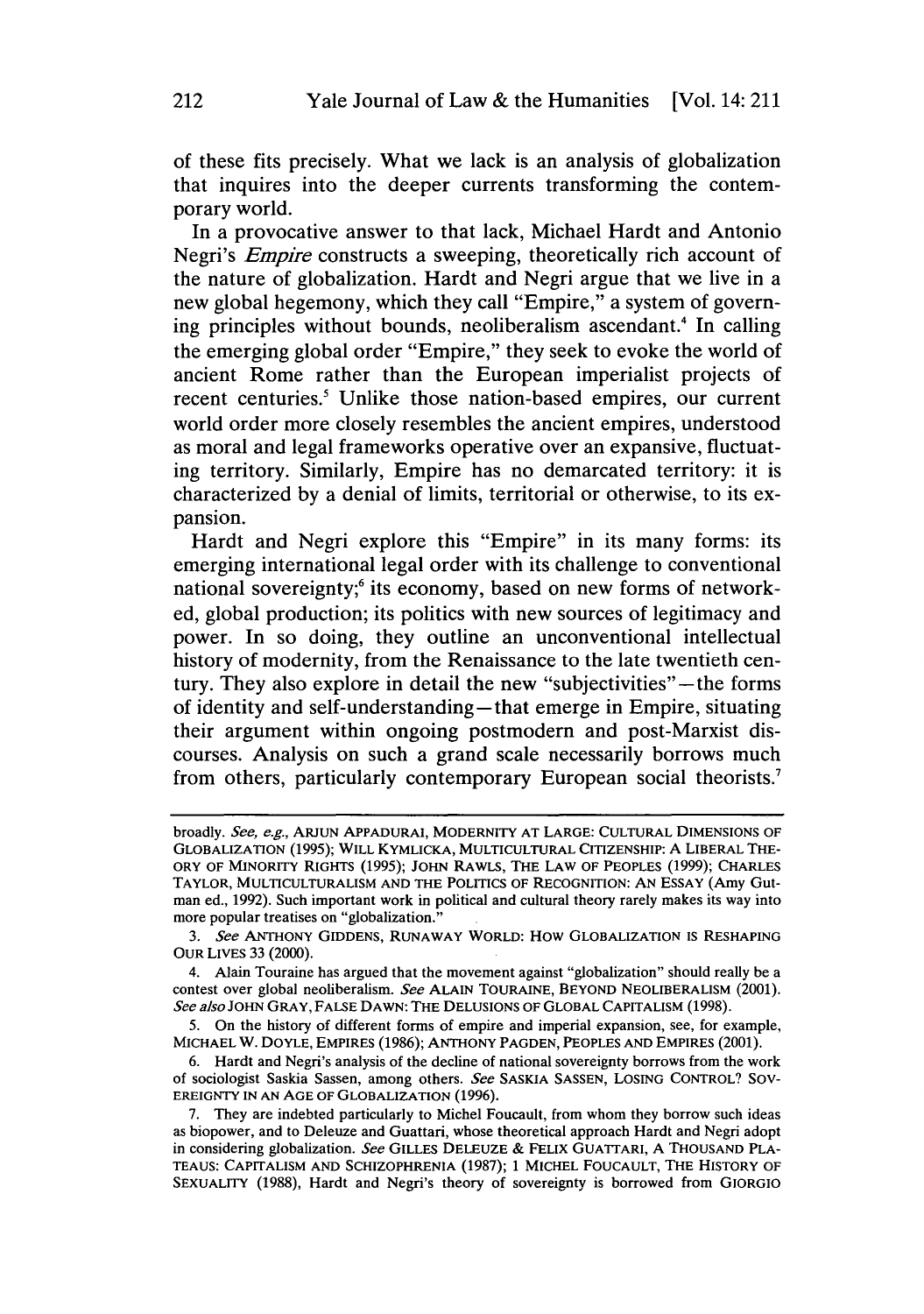# 2002] Grewal 213

The resulting argument is complex and nuanced, but sometimes difficult to follow and maddeningly impenetrable.

The book has its problems, and the central arguments can be lost in poorly considered prose and a style at once highly abstract and bombastic. In one passage, we are encouraged to recognize ourselves as the "simians and cyborgs we are,"8 and elsewhere, we are told of the "joy of being a communist."9 Frequently, the reader is subjected to awkward, jargonistic prose that no high theoretic commitments can justify. The shame is that the argument hidden by such language merits consideration.

### LOGICS OF EMPIRE

Hardt and Negri argue that Empire constitutes a form of governance without government. Where Empire expands, it replicates a series of social orderings without relying on a territorial core. Empire consists of various "logics" -for example, the logic of capital, the logic of police intervention, and the logic of networked or post-industrial production.<sup>10</sup> These logics can be established anywhere, thus breaking down the old distinction between core and periphery in favor of a resolutely global terrain; they do not depend on any existing political or juridical formation, such as United States military power or the World Trade Organization, even as they motivate the creation of these institutions and articulate their purposes.

Framing the argument in terms of globalizing logics puts national sovereignty in the background, but Hardt and Negri do not see states as actors playing a game whose rules they cannot control.<sup>11</sup> Rather, they resuscitate Polybius's vision of the tripartite constitution of the Roman Empire and update it to the present day, suggesting a "pyramid of global constitution."12 In their version, the monarchical power consists of the United States monopoly on military force and the G-7

AGAMBEN, HOMO SACER: SOVEREIGN POWER AND BARE LIFE (1998), a complex and interesting book adapting Carl Schmitt's idea of sovereignty and Arendt's and Foucault's visions of political life to describe the current world political order. *See* CARL SCHMITT, POLITICAL THEOLOGY: FOUR CHAPTERS ON THE CONCEPT OF SOVEREIGNTY (1985).

<sup>8.</sup> MICHAEL HARDT & ANTONIO NEGRI, EMPIRE 92 (2000).

<sup>9.</sup> *Id.* at 413.

<sup>10.</sup> Hardt and Negri claim that the world is being integrated "by conforming to the structural logics that are active in the construction of Empire, such as the police and military logics (or really the repression of potential subversive forces in the context of imperial peace), the economic logics (the imposition of the market, which in turn is ruled by the monetary regime), and the ideological and communicative logics." *Id* at 341.

<sup>11.</sup> *See, e.g.,* GIDDENS, *supra* note 3, and SASSEN, *supra* note 6.

<sup>12.</sup> The argument is not that this constitution consists of "ordering elements" but "matrixes that delimit relatively coherent horizons in the disorder of global juridical and political life." The pyramid is, in other words, a metaphor and analytic tool more than a description of a clear-cut order. *See* HARDT & NEGRI, *supra* note 8, at 309.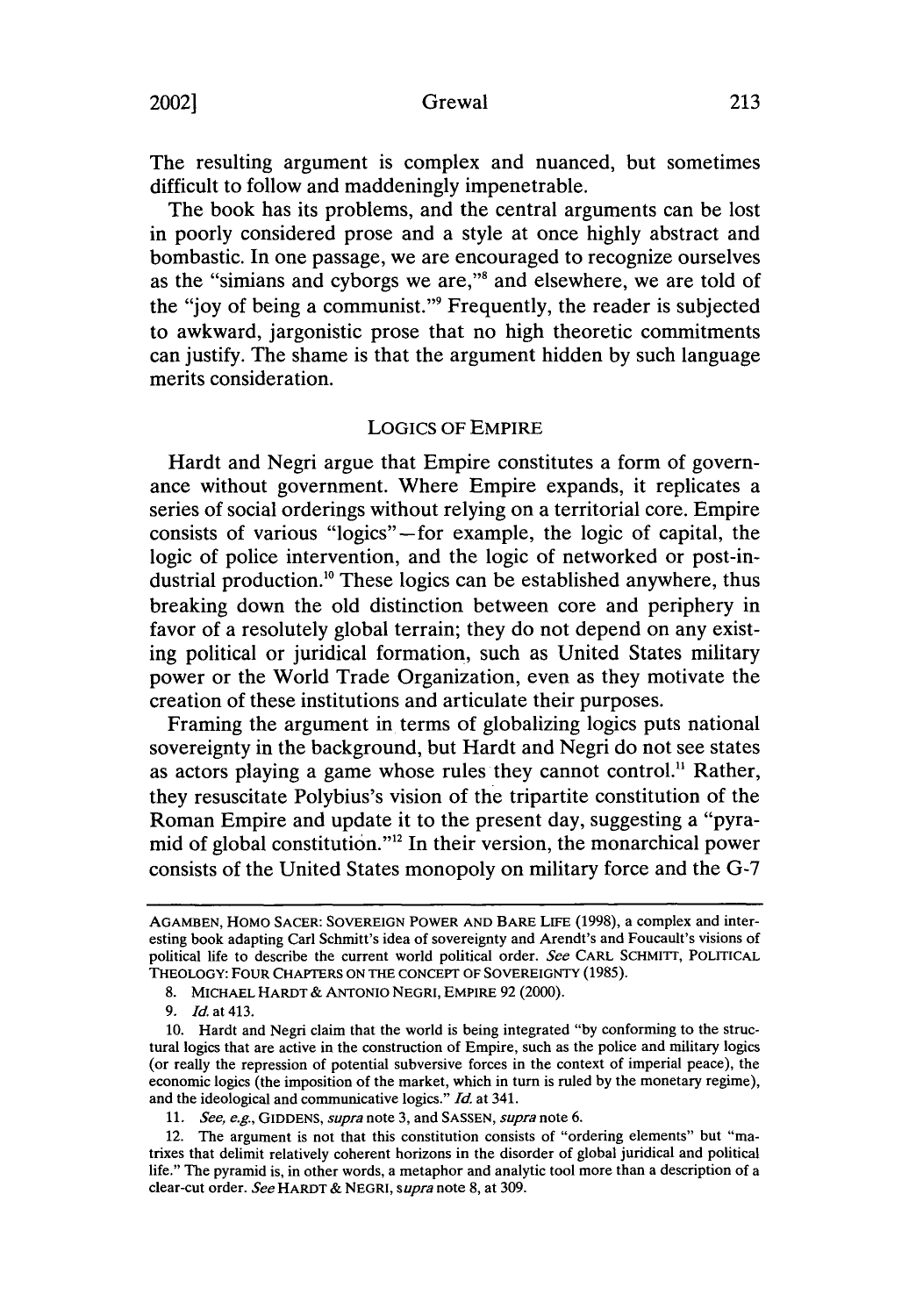monopoly over the terms of global monetary policy and exchange. The aristocratic function, made up of nation-states and multinational corporations, distributes monarchical control broadly across the world. The people are represented in the pyramid through representative organizations-NGOs, the media, certain global forumswhich constitute the "popular" function.<sup>13</sup> In this more complex rendering, Hardt and Negri reject both the state-centered view of traditional analysis and the pervading critical view, which often imagines globalization as a straightforward expansion of corporate power overtaking the state.14 However, perhaps more attracted by the aesthetics of this concept than its analytics, they do never clearly delineate the nature of the interlinkages between these functions of the pyramidal constitution of Empire.

# *Empire's Juridical Structure*

The description of the new global order as "Empire" implies a post-national conception of sovereignty, which Hardt and Negri see developing out of the demand for international interventions and the necessity of supranational juridical scaffolding that is capable of supporting such interventions. As they explain, "All conflicts, all crises, and all dissensions effectively push forward the process of integration and by the same measure call for more central authority."<sup>15</sup> Thus, the military interventions in Kosovo, the IMF bailout of Indonesia and Thailand during the 'East Asian Crisis,' and recent humanitarian missions in Africa are all justified on a new, explicitly supranational morality, supported by discourses that both draw on and reinforce our sense of global community and international interdependence. As they put it, "moral intervention has become a frontline force of imperial intervention."<sup>16</sup>

Consider an exemplary current example, the global anti-terror campaign of the United States, "Operation Enduring Freedom," a transnational mission against a diffuse and shifting enemy in which all states must decide, as President Bush has put it, whether they are with America or "with the terrorists."<sup>17</sup> This multifaceted operation

<sup>13.</sup> Hardt and Negri treat all NGOs as complicit in the imperial order. In doing so, however, they neglect the enormous proliferation of grassroots NGOs (particularly in the developing world), without links to transnational media, foundations, or international organizations. Their blanket dismissal seems particularly unfounded, given the deeply reformist aims they suggest for "counter-imperial" action. *See infra* text accompanying notes 31-33.

<sup>14.</sup> See, for example, DAVID KORTEN, WHEN CORPORATIONS RULE THE WORLD (1995), for this latter view.

<sup>15.</sup> HARDT & NEGRI, *supra* note 8, at 14.

<sup>16.</sup> *Id* at 36.

<sup>17.</sup> In his September 20, 2001 address following the events of September 11, President Bush stated, "Every nation in every region now has a decision to make. Either you are with us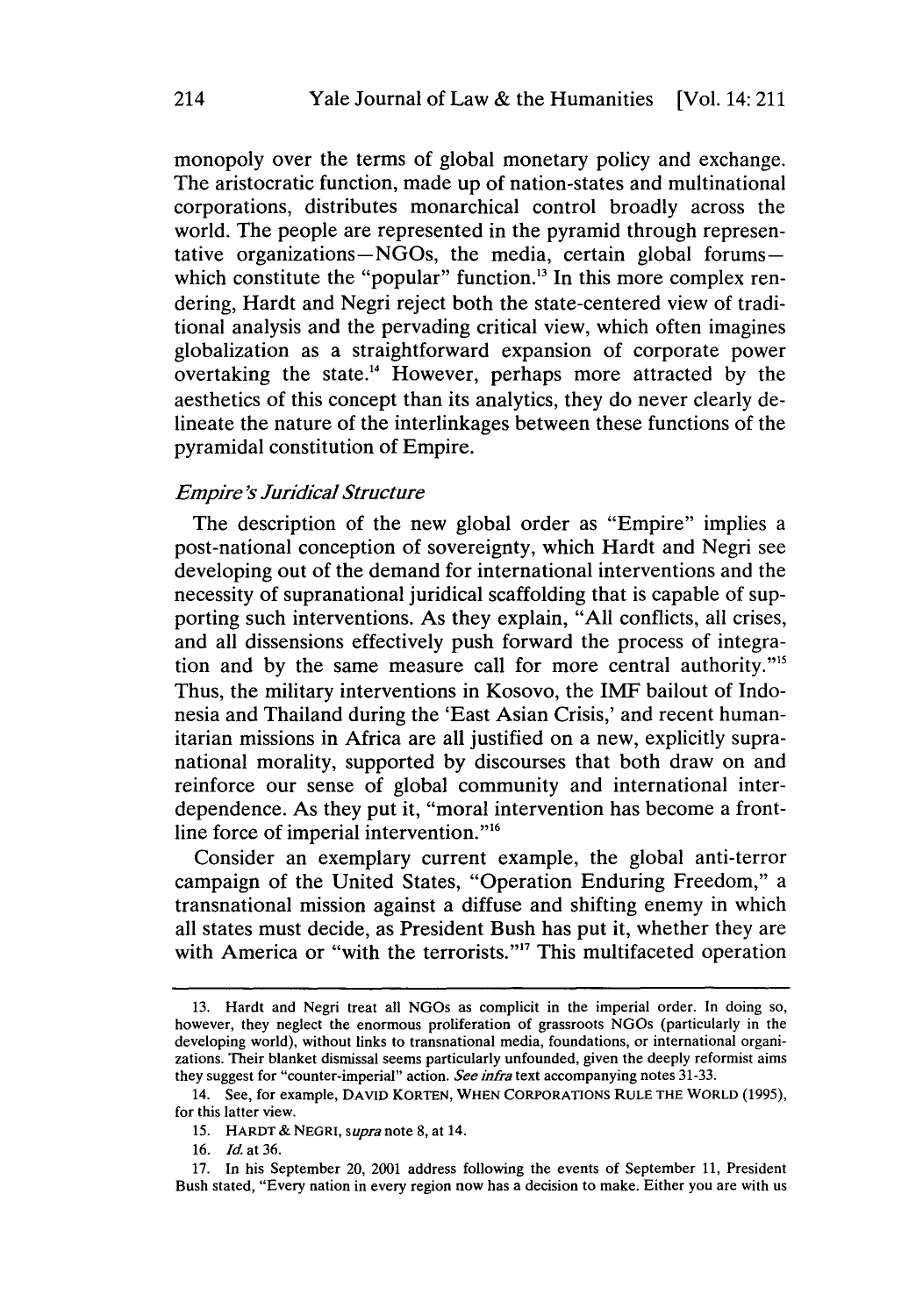# 2002] Grewal 215

pushes forward international integration, not only in the military cooperation it demands, but also in the articulation of national policies and rhetoric and the drive to incorporate the entire world into a single discourse about the idea of terrorism that presupposes the right of intervention across the global stage.

Thus, Empire is legitimated on a new idea of right without limits. Such a right to intervene-in economic, strategic, humanitarian crises-necessarily undermines national sovereignty and the power of nation-states as the building blocks of the international order. In their place, Hardt and Negri point to an emerging transnational consensus imbued with a sovereign legitimacy.18 This consensus emerges from a series of global discourses-for example, on science, security, human rights, and development-that motivate the framework for a new global order. Hence, "Empire is not born of its own will but rather is *called* into being and constituted on the basis of its capacity to resolve conflicts."<sup>19</sup> Every pressure group, every demand, every call on the highest powers-the monarchical powers, in Hardt and Negri's framework-pushes forward a new moral, imperial order overtaking the traditional sovereignty of states.

# *Empire-S American Roots*

In tracing the beginnings of Empire, Hardt and Negri turn to the United States: the "contemporary idea of Empire is born through the global expansion of the internal U.S. constitutional project." $20$  They examine several aspects of the U.S. Constitution, particularly the "tendency toward an open, expansive project operating on an unbounded terrain."<sup>21</sup>

The notion of unboundedness appears throughout their analysis of Empire, and they trace it back to the American experience. What precisely is "unbounded" about this experience, however, is left unclear. Do they mean geographic unboundedness, in the sense of an ever-shifting western frontier, or the idea of a political project that does not recognize the distinction between inside and outside, based on principles of universal scope? $2^2$  The latter explanation conforms

or you are with the terrorists." Elisabeth Bumiller, *Bush Pledges Attack on Afghanistan Unless it Surrenders Bin Laden Now,* N.Y. TIMES, Sept. 21, 2001, at 1.

<sup>18.</sup> By sovereign here, Hardt and Negri borrow from Carl Schmitt the idea that sovereignty is the right to "decide the exception," to intervene in the crisis for which 'normal' law has no answer. *See* SCHMITT, *supra* note 7. *See alsoAGAMBEN, supra* note 7.

<sup>19.</sup> HARDT & NEGRI, *supra* note 8, at 15.

<sup>20.</sup> *Id* at 182. By "constitution" here they do not mean the literal constitutional text but the broader idea of the constitution as understood in political theory, the established political and social compact, the way in which the British have a constitution.

<sup>21.</sup> *Id.* at 161.

<sup>22.</sup> And if the latter, they do not further distinguish the incorporation of new units through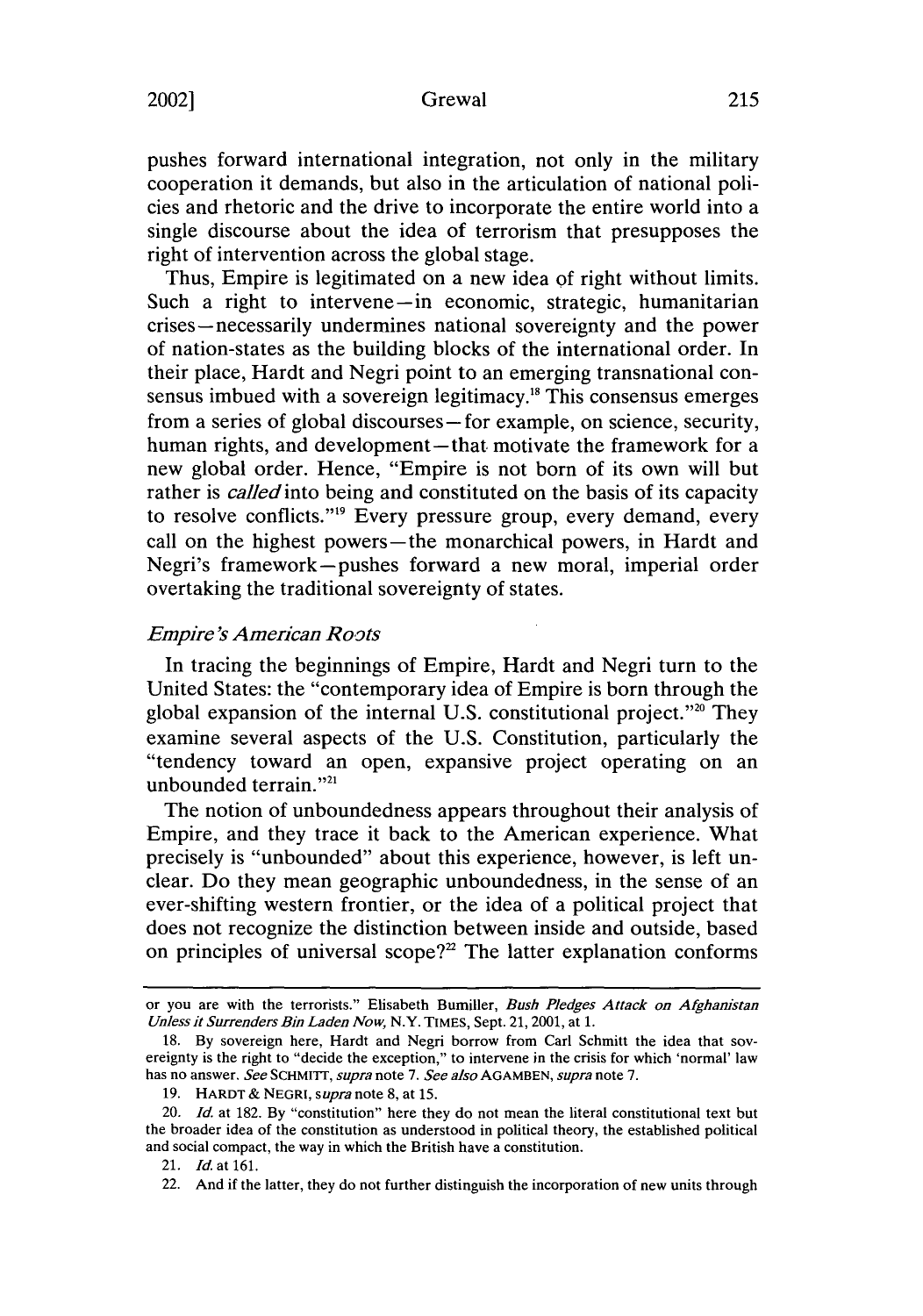better to their analysis of Empire, but does not necessarily fit lengthy periods of American history nor does it comport with their emphasis on terrain.

Hardt and Negri argue that Empire emerges from this American experience with the organization of an open-ended space according to central principles, which then are projected globally through the liberal internationalism of Woodrow Wilson.<sup>23</sup> Wilsonian internationalism corresponds "to the original logic of the U.S. Constitution and its idea of expansive Empire."<sup>24</sup> In this, our "American Century," we should not be surprised to see our constitutional model articulated globally in the new world order.

Yet, however much Empire may be indebted to the American constitutional experience, Hardt and Negri maintain that we do not live in an American empire. They resist seeing America as "the new Rome," as many anti-globalization activists understand it, even while they understand that it is "privileged" in Empire's development. This denial of American hegemony seems driven by Hardt and Negri's refusal of the idea of a "center" in what they argue is a center-less global phenomenon; as a result, they fail to grapple with the American bias in global neoliberalism. We may recognize that "Empire" is not politically centered around America while still demanding an analysis of American influence over transnational media and capital flows-a subject on which the authors have surprisingly little to say.

### *Empire and Capital*

Hardt and Negri identify the same unbounded ambition in the logic of capitalist expansion. Hardt and Negri outline in detail how the logic of capital drives it towards global articulation, borrowing from Marx's analysis of the global reach of capitalism. Capital knows no limits and thrives by turning the outside into the inside, finding new markets, new technologies, and new sources of labor. In that process, it ultimately runs up against the limits established by national boundaries: "Historically, capital has relied on sovereignty and the support of its structures of right and force, but those same structures continually contradict in principle and obstruct in practice the operation of capital, finally obstructing its development."25 Hardt and

a modular expansion and operation over a literally unbounded, hence infinite, expanse. Both are forms of openness and unboundedness, but one is the continual incorporation of the new rather than the lack of limits.

<sup>23.</sup> In recent historical studies, too, Wilson appears the man of the new global order. *See, e.g.,* TONY SMITH, AMERICA'S MISSION: THE UNITED STATES AND THE WORLDWIDE STRUG-GLE FOR DEMOCRACY IN THE TwENTIETH CENTURY (1994).

<sup>24.</sup> HARDT & NEGRI, *supra* note 8, at 175.

<sup>25.</sup> *Id* at 327.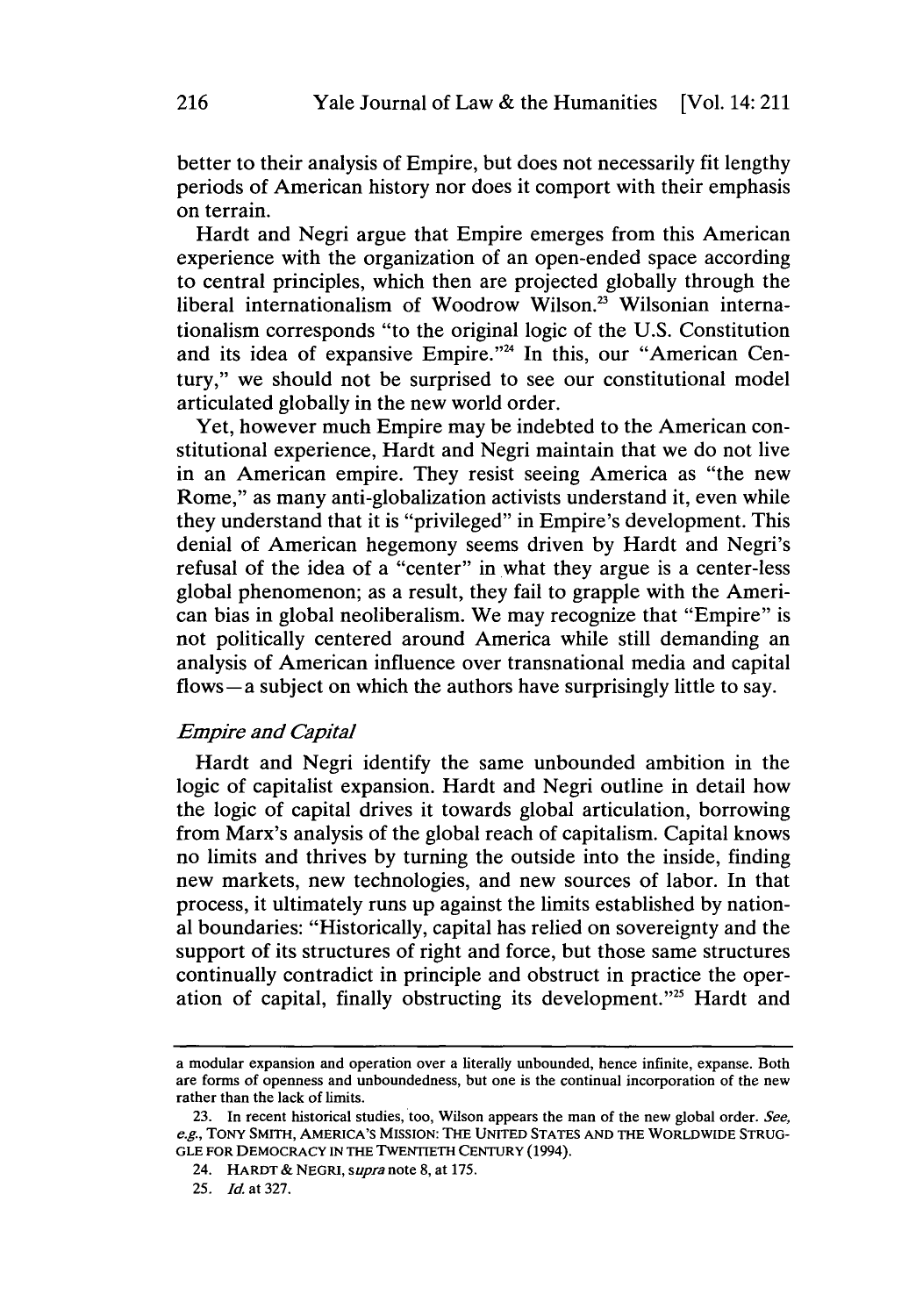Negri argue that we are in the passage from capital dependent on sovereignty to capital globalized beyond the reach of national sovereignty.<sup>26</sup>

# *Resistance to Empire*

*Empire* draws a bleak portrait of the current global order as radically opposed to human values and collective priorities. But Hardt and Negri seek not only to describe Empire but also to uncover the liberatory possibilities of globalization. They argue that while we are driven to "globalization," we are not driven to this particular form of it. Rather, we inhabit one of many possible globalisms-an insight often missed in the discussion on "globalization." Their target is not globalization but this form of it: "[The] enemy ... is a specific regime of global relations that we call Empire."<sup>27</sup> A general stance against globalization "obscures and even negates the real alternatives and the potentials for liberation that exist *within* Empire. "<sup>28</sup>

However, it remains unclear what room they leave for anti-imperial action, or even for independent human agency, since Empire proceeds according to decentered logics independently of any unique set of global actors. They argue that Empire generates its own resistance: imperial advance emiserates and reconstitutes people in new forms of subjectivity, and the restlessness of this "multitude" is itself a form of resistance. Hardt and Negri celebrate the circulation of people and ideas around the globe, praising hybridity, nomadism, desertion, and miscegenation.<sup>29</sup> This circulation constitutes the new global sociality on which Empire tenuously rests, seeking to cultivate for its own ends and yet always needing to check its expansion beyond the bounds of the imperial hierarchy.

Unfortunately, Hardt and Negri never explain how this restlessness translates into effective counter-imperial action. We may affirm the new forms of sociality, production, and subjectivity accompanying the transition to Empire, and even see them in significant tension with the dominant order; but nevertheless, we may also think that a meaningful challenge to Empire will require more than restless creativity alone.

### *Towards Counter-Empire*

Hardt and Negri offer few concrete proposals for what they call

<sup>26.</sup> Of course, any observer of the recent international financial crises understands the independence of global capital from national controls. See. e.g., GIDDENS, *supra* note 3.

<sup>27.</sup> HARDT & NEGRI, *supra* note 8, at 45-46.

<sup>28.</sup> *Id* at 46.

<sup>29.</sup> *Id* at 361-364.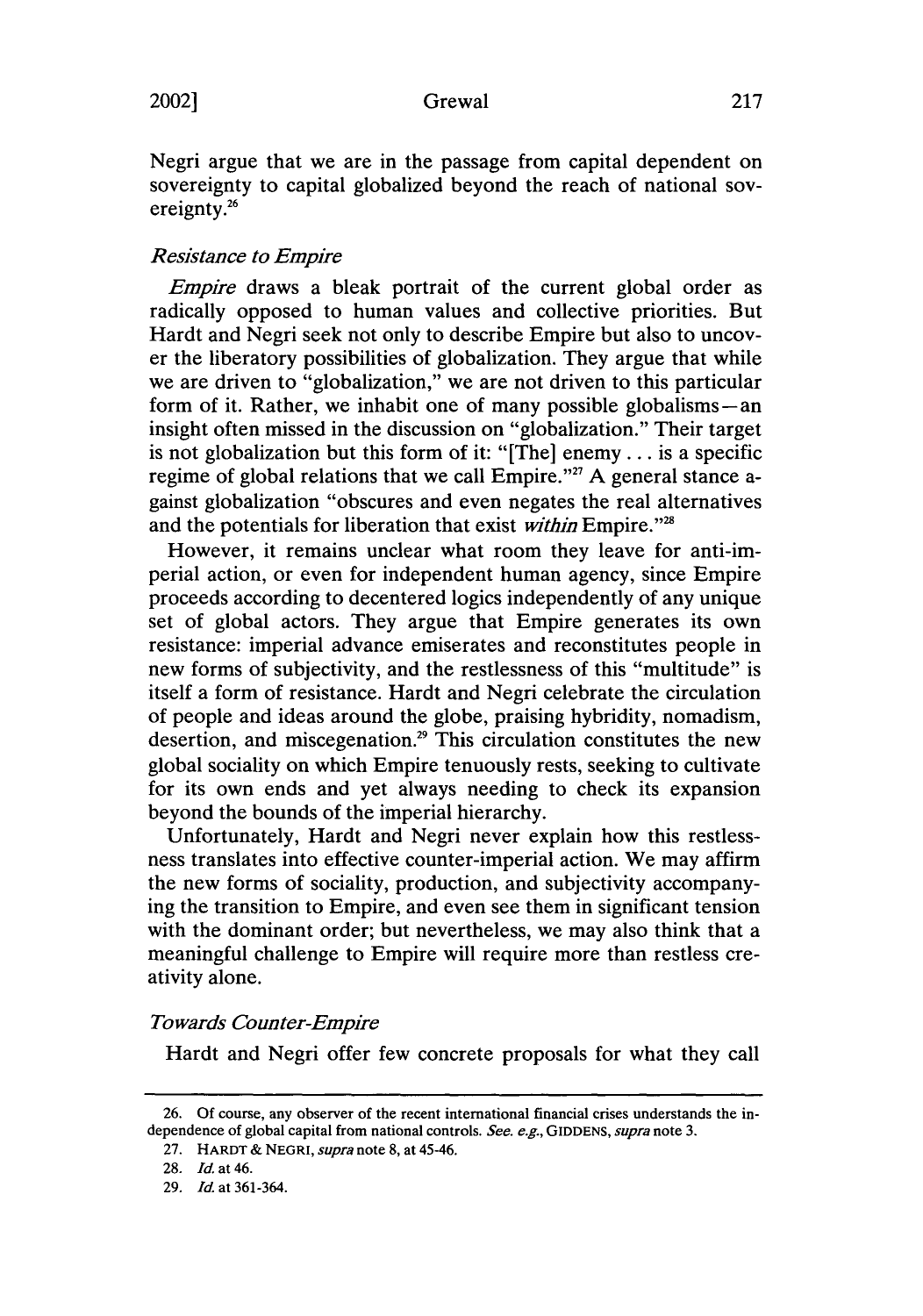"Counter-Empire," declaring that imagining alternatives to Empire can fall into an entrapping metaphysics, denying the power of people to craft their own future: "Only the multitude through its practical experimentation will offer the models and determine when and how the possible becomes real. "30 Yet, they do suggest the broad outlines on which initial struggles may take place, identifying three aims of the struggle against Empire: global citizenship, a global basic income, and the right of reappropriation of the new sources of productivitythe electronic networks and knowledge industries. The right to global citizenship allows the multitude to control its own movement, enfranchising people in an age of massive, transnational migrations. The right to a guaranteed basic income generalizes the idea of a "living wage" beyond wage labor to include all productivity, all forms of work, whether formally remunerative or not.<sup>31</sup> Finally, Hardt and Negri consider the right of reappropriation to mean free access and public control of the new communicative media-the information and knowledge industries.

What are we to make of this picture of Counter-Empire? The concrete proposals appear to be a global projection and strengthening of existing social democratic restraints on capitalism already operative in many advanced industrial countries. This is not a criticism but a puzzle. If the first steps toward Counter-Empire are an expansion of citizenship, a guaranteed income, and the public appropriation of the knowledge industries (public goods perhaps worthy of public ownership in any event), is Counter-Empire anything other than a deepened social democracy operative on a global stage? And if so, why do Hardt and Negri insist on their revolutionary and emancipatory Marxist rhetoric?<sup>32</sup> Would not an approach that directs piecemeal social change towards radical ends- "revolutionary reform"<sup>33</sup> - better comport both with Hardt and Negri's call for global social democracy and their respect for the indeterminacy of counterimperial action?

<sup>30.</sup> *Id* at 411.

<sup>31.</sup> For more on the basic income, see ARGUING FOR A BASIC INCOME: ETHICAL FOUNDATIONS FOR A RADICAL REFORM (Philippe van Parijs ed., 1992); ANDRE GORZ, A CRITIQUE OF ECONOMIC REASON (1989); MARKET SOCIALISM: THE CURRENT DEBATE (Pranab Bardhan & John E. Roemer eds., 1993); PHILIPPE VAN PARIJS, REAL FREEDOM FOR ALL: WHAT (IF ANYTHING) CAN JUSTIFY CAPITALISM? (1995).

<sup>32.</sup> That is, given that there would be an overlapping consensus among liberals, radicals and communists about their proposed move towards a more just form of globalization, why do they employ a language that is bound to inhibit such a consensus?

<sup>33.</sup> For one approach to "revolutionary reform," see Roberto Mangabeira Unger's threevolume work *Politics,* which presents a radical political theory that seeks to moderate the distinction between context-preserving conflict and revolutionary conflict in the idea of revolutionary reform. For these themes, see in particular ROBERTO MANGABEIRA UNGER, SOCIAL THEORY: ITS SITUATION AND ITS TASK 163-64 (1987).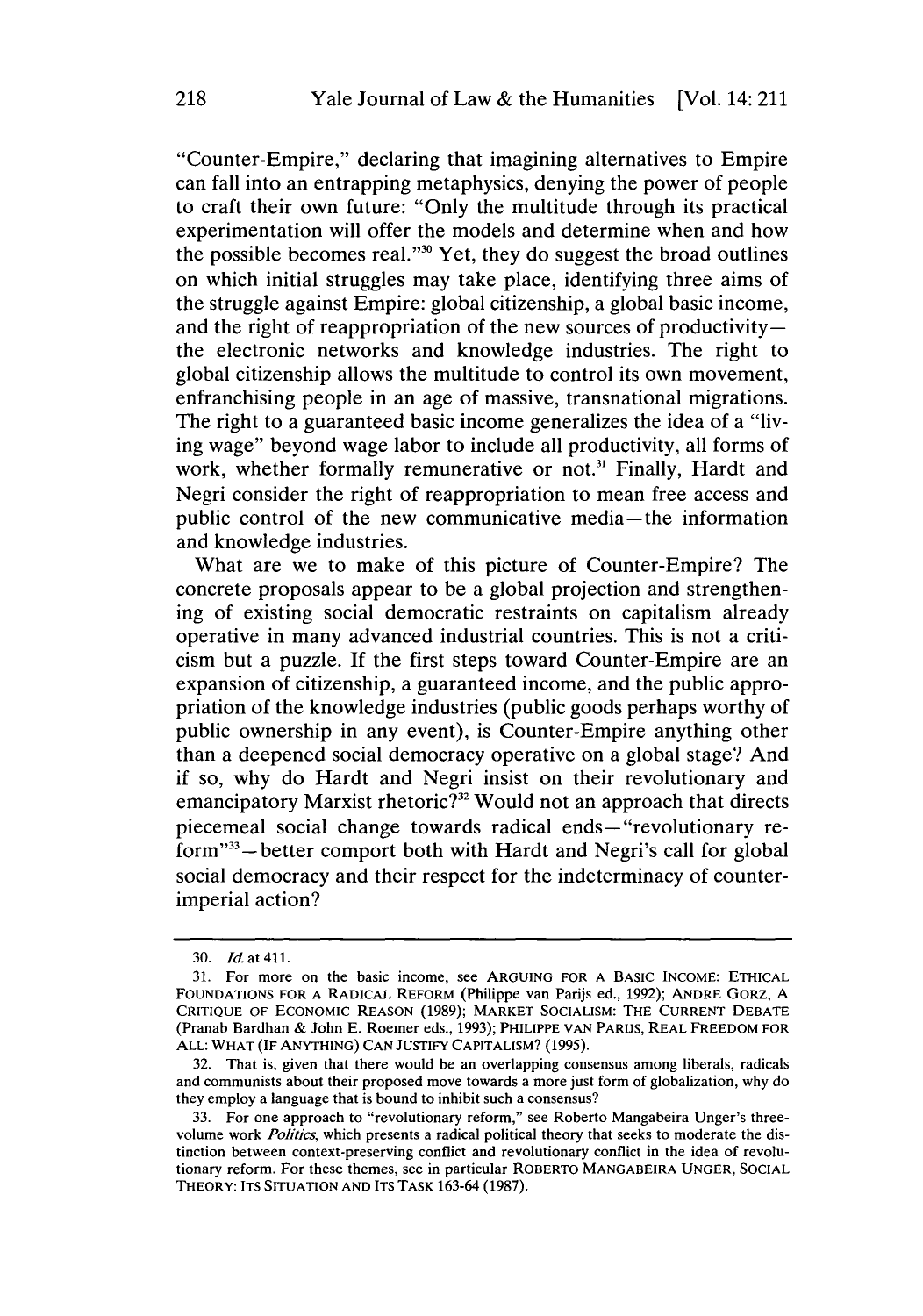# 2002] Grewal 219

Clearly, Hardt and Negri are weaker when it comes to proscription. That said, *Empire* offers a provocative and theoretically sophisticated description of globalization, a needed corrective to the anodyne versions flooding the mainstream media. No wonder the diverse cast of anti-globalization protestors have trouble locating a coherent core to oppose when the struggle is rather to conceptualize alternatives to Empire, especially when such alternatives must be open in their scope and more, not less, attractive on that same global scale.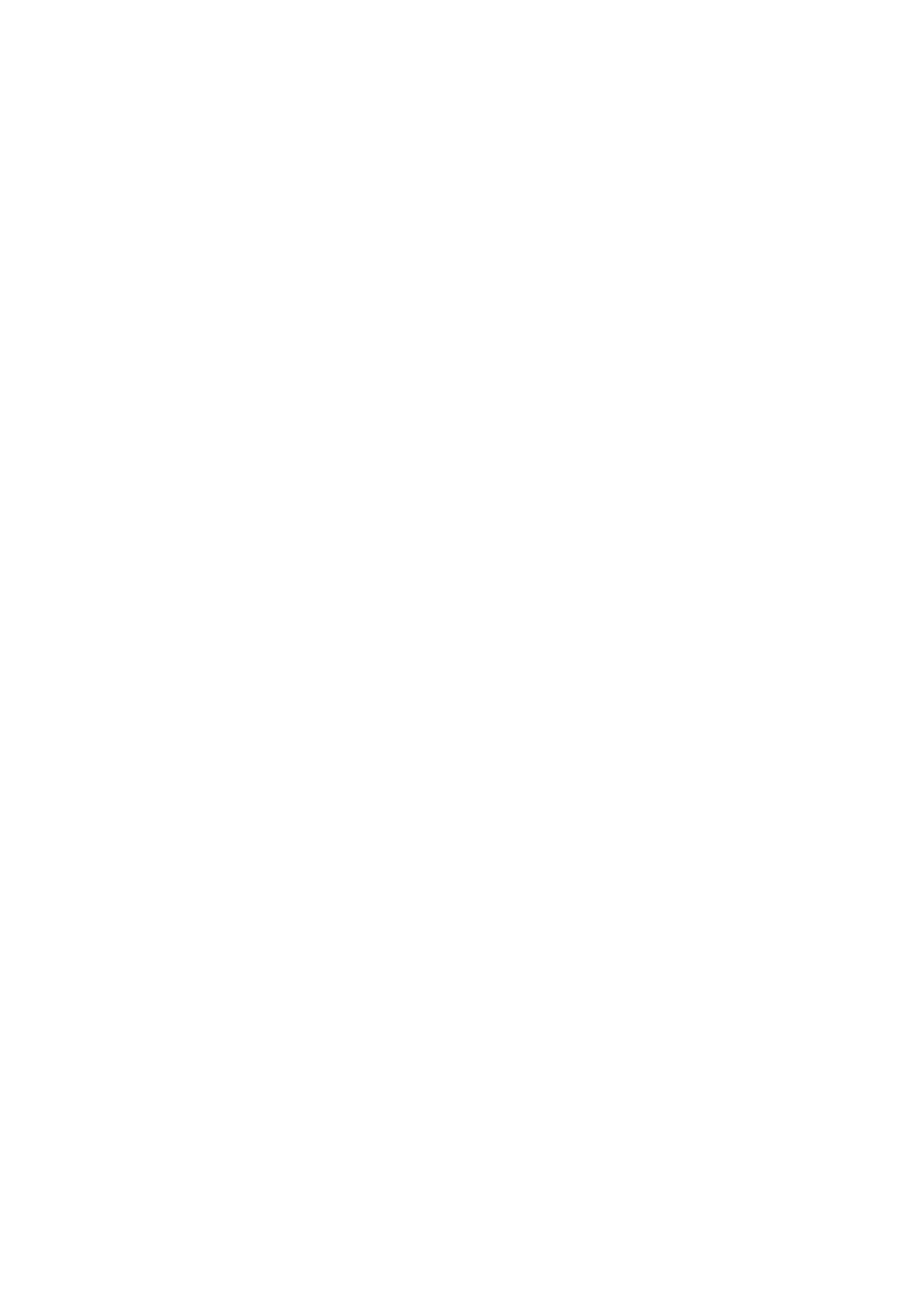# **The Canon Has a History**

*Legal Canons,* **J.** M. Balkin & Sanford Levinson, eds. New York: New York University Press, 2000. Pp. xi, 443. \$50.00.

# **Richard Primus·**

*Legal Canons,* edited by J. M. Balkin and Sanford Levinson, is a collection of fourteen essays on subjects related to canonicity in law and legal education.<sup>1</sup> Balkin and Levinson have two principal aims. One is to expand the category of things that can be canonical: not just texts, they say, but also arguments, problems, narrative frameworks, and examples invoked in conversation or teaching. In their view, what makes something canonical is its ability to reproduce itself in the minds of successive generations.<sup>2</sup> If generation after generation of legal academics argues about the countermajoritarian difficulty, then the countermajoritarian difficulty is a canonical problem, and the argumentative moves that are made from generation to generation-assuming they are common from one to the next-are canonical arguments. Balkin and Levinson's second aim is to argue for a more practical kind of expansion, specifically the expansion of the canon that defines what is taught to introductory students of constitutional law. According to the editors, the present pedagogic canon3 is too focused on a few clauses of the Constitution and on

Assistant Professor of Law, the University of Michigan.

<sup>1.</sup> LEGAL CANONS (J.M. Balkin & Sanford Levinson eds., 2000).

<sup>2.</sup> There are points of contact between this view of canonicity and Balkin's other work on "memes," *ie.,* units of cultural knowledge or practice that are transmitted from one generation to the next. *See* J.M. BALKIN, CULTURAL SOFTWARE: A THEORY OF IDEOLOGY 42-90 (1998).

<sup>3.</sup> I use the term "pedagogic canon" to refer to the canon that structures what students must be taught in constitutional law courses. As Balkin and Levinson point out, this is only one of several types of legal canons. There is a "legal authority" canon composed of those texts and doctrines that bind courts and with which practicing lawyers must therefore be conversant, but there is also a "cultural literacy" canon composed of things that anyone who wishes to participate in serious discussions about the relevant field must know, as well as an "academic theory" canon that defines the world in which law professors conduct contemporary scholarship LEGAL CANONS, *supra* note 1, at 5. These canons overlap: a case like *United States v. Lopez,*  514 U.S. 549 (1995), probably belongs in all three. But the canons also diverge. No lawyer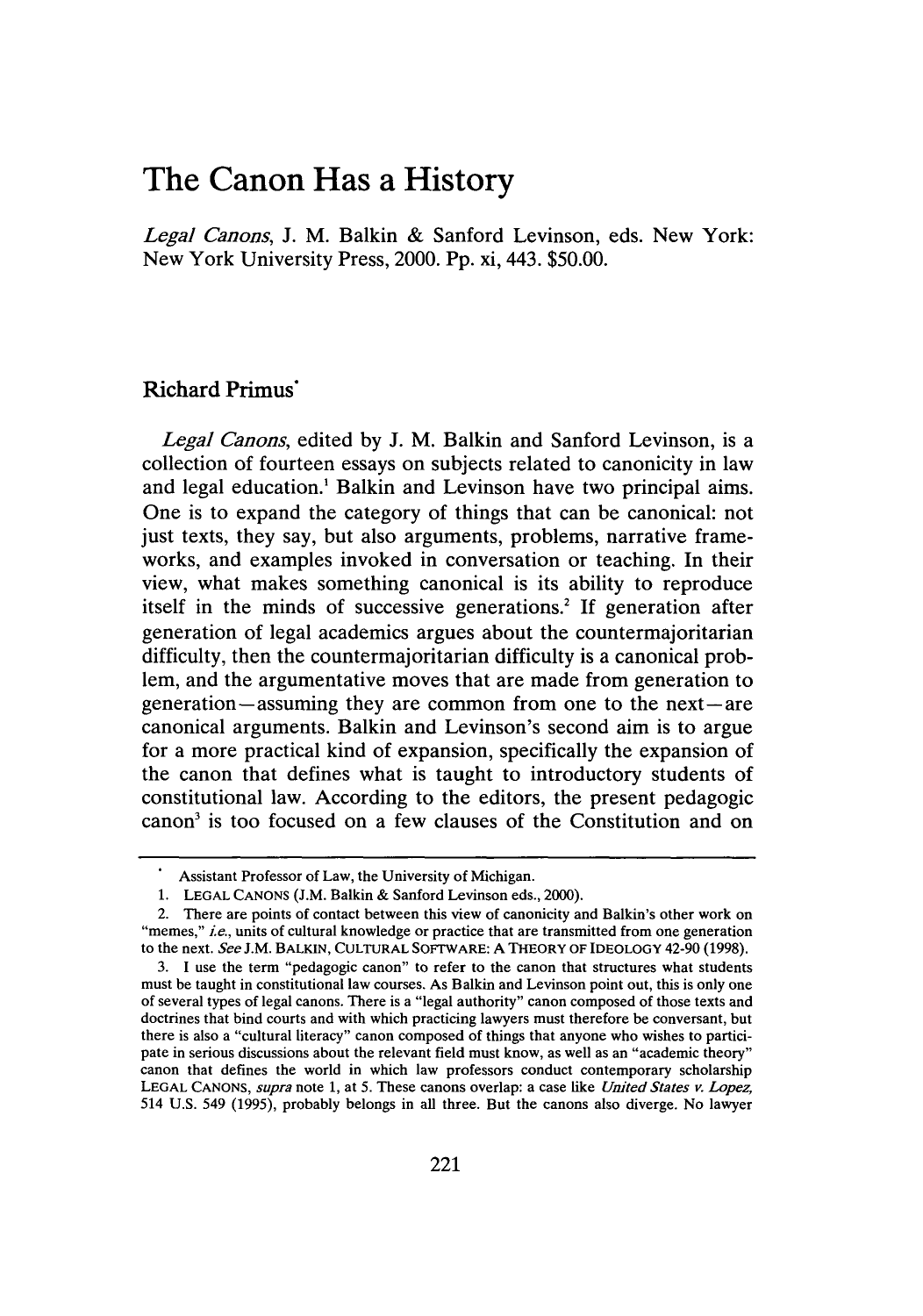opinions of the United States Supreme Court. They urge more attention to the development of American constitutionalism outside the courtroom. Balkin and Levinson's view of constitutional development is historically oriented and radically democratic: they wish the canon to include materials that will show how all Americans, not just judges or even officeholders, have affected the meaning of the Constitution.

Two of the book's essays are jointly written by Balkin and Levinson themselves, and the remaining twelve essays are by other scholars. The success of the twelve other essays is uneven. A handful, however, do throw light upon what is most provocative in Balkin and Levinson's ideas. For example, Carol Rose's essay on the canons of "property talk" provides excellent illustrations of how patterns of argument can be canonical, shaping a field of law just as pervasively as any court decision or other written text.<sup>4</sup> Daniel Farber contributes a thoughtful piece arguing that professors who believe law and economics to be unhelpful nonsense must nonetheless acquaint their students with the field, because law and economics structures the thinking of many legal professionals and learning what other legal professionals take seriously is essential to becoming an educated lawyer.<sup>5</sup> (Education is in part the study and critique of canonical nonsense.) Katherine Franke's essay "Homosexuals, Torts, and Dangerous Things" provides an interesting sketch of how the recent emergence of gay and lesbian law as a distinct field with its own canonical structure in some ways recapitulated and in some ways diverged from the pattern by which older legal fields like torts came to assume familiar and eventually canonical shapes.<sup>6</sup> And Randall Kennedy offers a crisp, affirmative program for the integration of race relations topics into the pedagogic canon, engaging and critiquing the way in which Balkin and Levinson propose to incorporate certain kinds of historical materials.<sup>7</sup>

One important way to understand Balkin and Levinson's project is to read their book as a companion to the constitutional law casebook that they edit.<sup>8</sup> Certainly Balkin and Levinson conceive of the two

would cite *Lochner v. New York,* 198 U.S. 45 (1905) in a brief, but nobody who does not know *Lochneris* an educated constitutional lawyer.

<sup>4.</sup> Carol M. Rose, *Canons of Property Talk, or Blackstone's Anxiety, in* LEGAL CANONS, *supra* note 1, at 66.

<sup>5.</sup> Daniel A. Farber, *Of Coase and the Canon: Reflections on Law and Economics, in*  LEGAL CANONS, *supra* note 1, at 184.

<sup>6.</sup> Katherine M. Franke, *Homosexuals, Torts, and Dangerous Things, in* LEGAL CANONS, *supra* note 1, at 303.

<sup>7.</sup> Randall Kennedy, *Race Relations Law in the Canon of Legal Academia, in* LEGAL CANONS, *supra* note 1, at 211.

<sup>8.</sup> PROCESSES OF CONSTITUTIONAL DECISIONMAKING (Paul Brest, Sanford Levinson,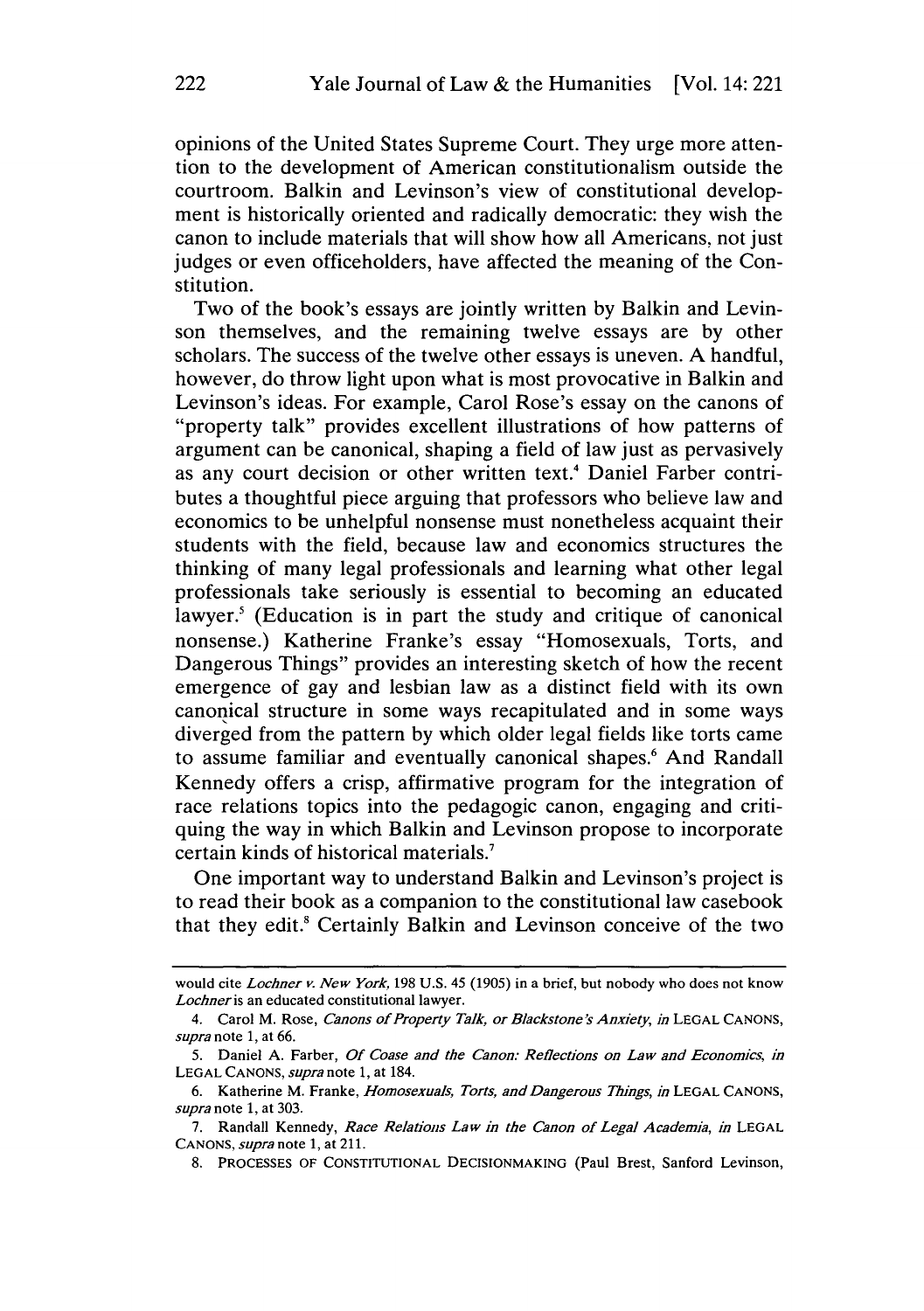# 2002] Primus 223

books as part of the same project. Casebooks are canon-creators, and the preface to this casebook is a six-page methodological essay unique among casebooks<sup>9</sup>-laying out the editors' views about their attempt to construct a canon for constitutional law. Quite self-consciously, they want to emphasize different parts of the Constitution and different parts of American history from those that have generally been taught in constitutional law classes. The historical orientation of the casebook is a central feature, and much of the book is organized by historical period rather than doctrinal topic. Moreover, the history they propose to examine is not all sweetness and light. As they make clear in *Legal Canons,* Balkin and Levinson believe more attention should be paid to the role of slavery in shaping American constitutional development, and their casebook follows through with sections on the constitutional treatment of the interstate slave trade, the problem of fugitive slaves, the role of slavery in the secession crisis, and the role of slavery in nineteenthcentury attitudes toward judicial supremacy. In the same vein, Balkin and Levinson's central example of a historical text that is not generally taught but should be is Frederick Douglass's 1860 Glasgow speech on the Constitution as an anti-slavery document.<sup>10</sup>

The commitment to teaching constitutional law as a historicallyembedded phenomenon is welcome, as is the desire to expand the history to which law students are exposed. At the same time, the ways in which Balkin and Levinson (and their casebook co-editors, Paul Brest and Akhil Amar) choose to reconstruct the pedagogic canon raise questions about what kind of fidelity the pedagogic enterprise owes to the history of its subject and indeed to the history of constitutional pedagogy itself. Constitutional meaning has been shaped in part by the kinds of non-judicial material that Balkin and Levinson wish to add to the canon, but it has also been shaped by the way that constitutional law has been taught to American lawyers from decade to decade. Part of the reason why Balkin and Levinson want to reform the canon is that they want the next generation to use different intellectual tools when constructing constitutional meaning. By the same token, the intellectual tools available to previous generations have helped determine what the Constitution has meant in the past. Accordingly, a historically oriented curriculum must ad-

J.M Balkin, & Akhil Reed Amar, eds., 4th ed. 2000) [hereinafter Brest, Levinson].

<sup>9.</sup> I have sampled the most recent editions of the nine other constitutional law casebooks on my office shelf and found that they have nineteen pages of preface combined. None of the prefaces is even a third as long as that in the most recent edition of Brest, Levinson.

<sup>10.</sup> Frederick Douglas, The Constitution of the United States: Is it Pro-Slavery or Anti-Slavery? (1860), *reprinted in* Brest, Levinson, *supra* note 8, at 207; Balkin & Levinson, *Corr stitutional Canons and Constitutional Thought, in* LEGAL CANONS, *supra* note 1, at 400-02.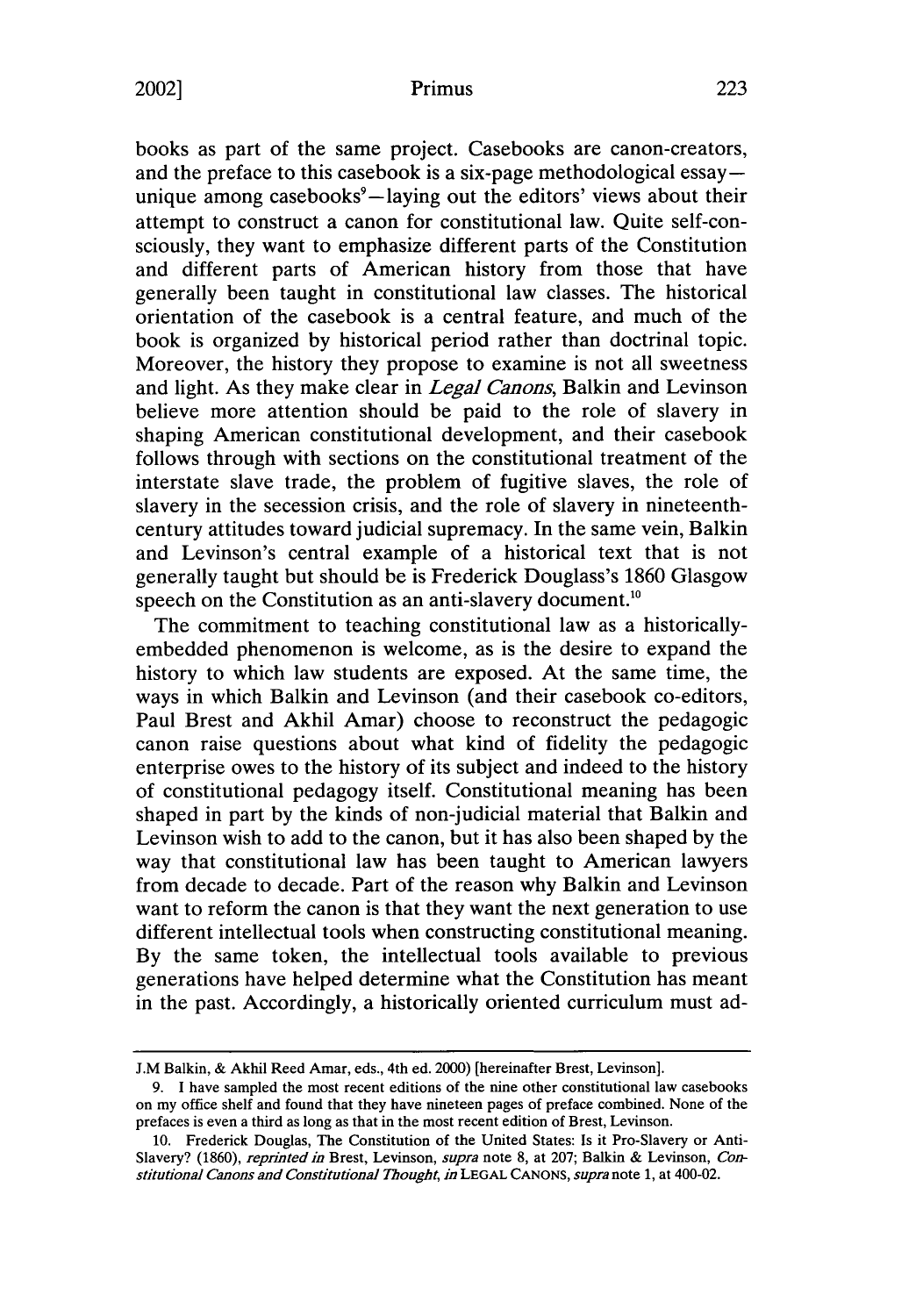dress not only important historical subjects like slavery but also the history of the canon itself.

Consider again the example of Douglass's Glasgow speech. In their casebook, Balkin, Levinson, and company reproduce the speech as a counterpart to the Supreme Court's decision in *Dred Scott*,<sup>11</sup> one document interpreting the Constitution as supporting slavery and the other interpreting the Constitution as hostile to slavery. Teaching Douglass's speech alongside *Dred Scott* is a terrific idea in the service of several pedagogic aims, such as asking students (a) how one chooses among conflicting interpretations of the Constitution, and perhaps (b) when, if ever, one should intentionally misread the Constitution. But historically minded teachers must be cautious about how Douglass is presented. Between 1876 and 1995, Douglass's speech was not widely known among lawyers or law teachers. That piece of history implies that the speech had relatively little impact on how people thought about the Constitution during those years. Offering a canon that presents Chief Justice Taney and Douglass as a yoked pair of opposing constitutional interpreters may suggest, somewhat misleadingly, that both interpretive traditions have been present in American law down through the ages. Precisely because Balkin and Levinson are correct that Douglass's speech has not been widely taught, the teacher who now offers Douglass as an alternative to Taney must take care to convey that this material was not taught to prior generations of law students. Otherwise, students who try to understand the struggles over race and the Constitution in 1896 or 1964 may misapprehend the conceptual landscape that presented itself to the people who shaped constitutional meanings at those times. The history of the canon is itself a key part of constitutional development, and historically oriented scholars must integrate that history into whatever new pedagogic canon they promote.

<sup>11.</sup> *Scott v. Sanford,* 60 U.S. 393 (1856).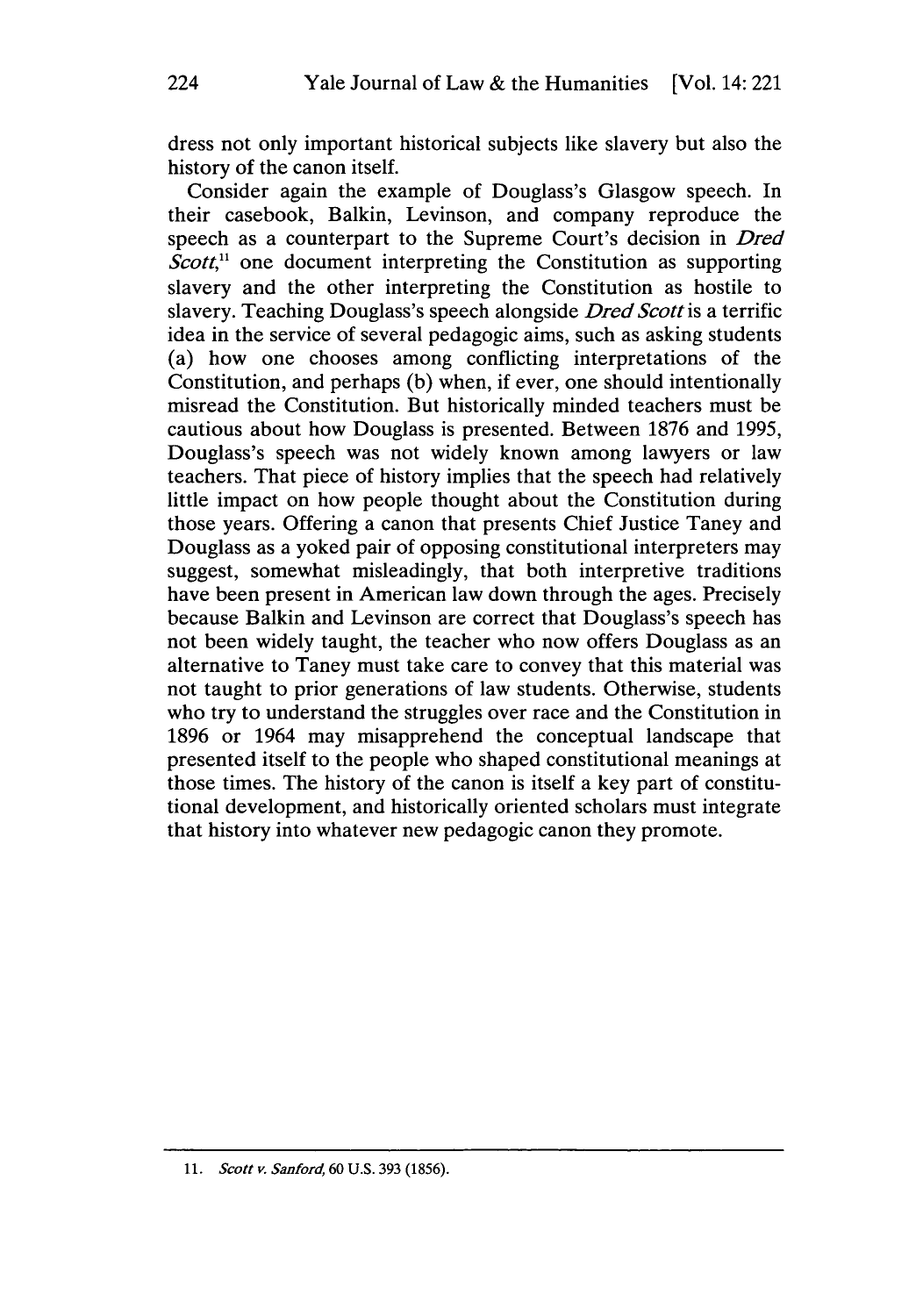# **Chinese Justice: The Fiction, the Facts, the Favoritism**

Jeffrey C. Kinkley, *Chinese Justice, The Fiction: Law and Literature in Modern China.* Stanford: Stanford University Press, 2000. Pp. xi, 497. \$70.50.

### Rebecca Weiner

Jeffrey Kinkley's *Chinese Justice, The Fiction* is an ambitious book. He seeks to summarize China's rich history of largely untranslated detective fiction, while describing China's evolving legal system and drawing parallels between them. Further, Kinkley claims "theoretical aspirations":

Through crime fiction, I hope to illuminate China's new legal culture (the thought and habits affecting legal behavior) and the predicament of all modern Chinese literature. Relevant to the latter are its historical and social contexts, modes of genre formation, and social levels; buffeting by party, state and patriotic norms; and relations to other institutions and ideas.<sup>1</sup>

It's a tall order.

Kinkley delivers on several fronts, not least by sharing his encyclopedic knowledge of the genre. Though not described in linear fashion, a story emerges with all the plot twists of a good detective novel. China was one of the birthplaces of crime writing, through casebooks and annotated law codes of the Yuan (1271-1368) and Ming (1368-1644) Dynasties, and through poems, operas (and later, novels) lionizing the exploits of investigator-judges like Lord Bao. Collectively (though, as Kinkley says, somewhat inaccurately), these

<sup>1.</sup> JEFFREY KINKLEY, CHINESE JUSTICE, THE FICTION: LAW AND LITERATURE IN MOD-ERN CHINA 4 (2000).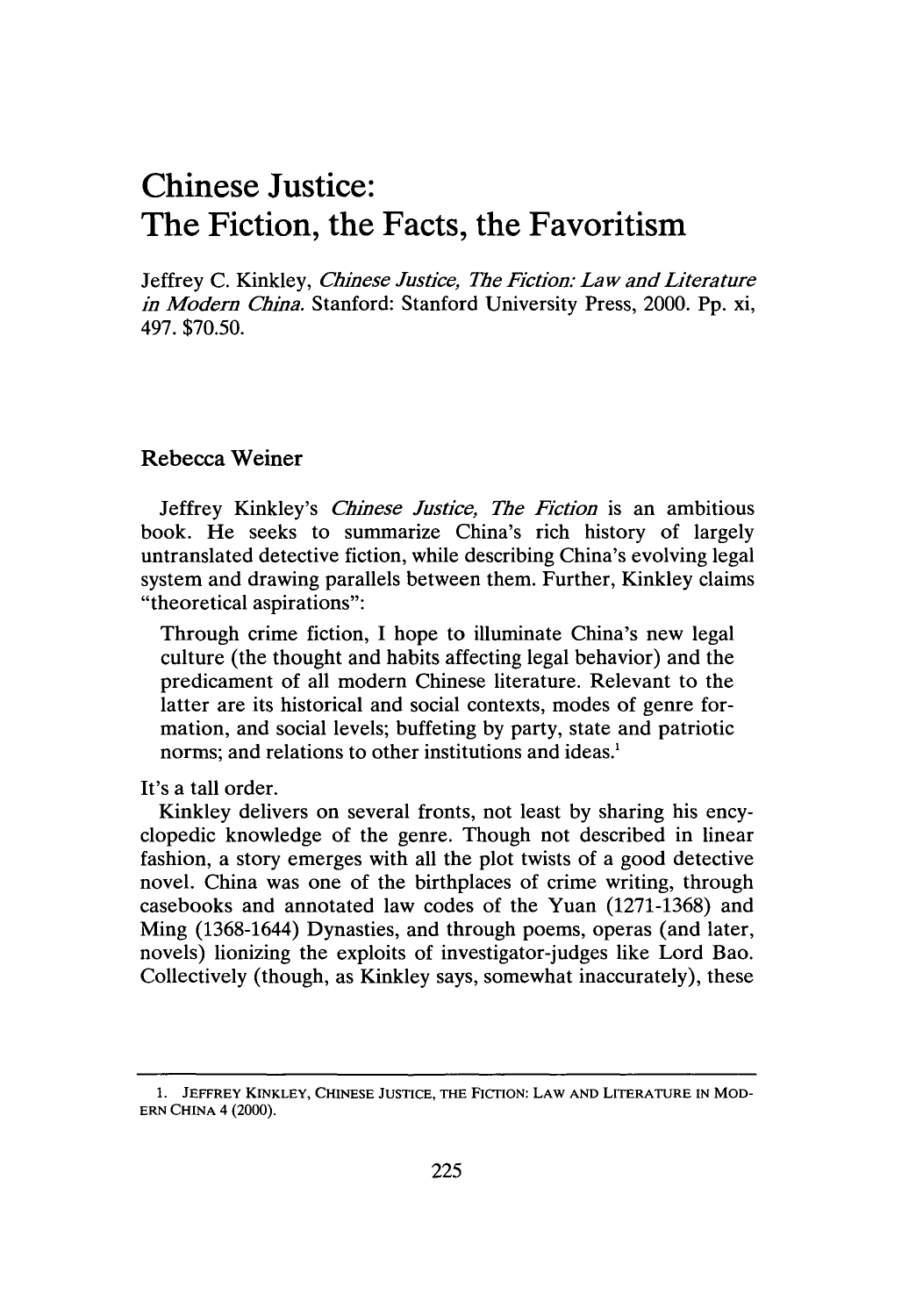early writings are often referred to as *gongan,* "court case" literature.<sup>2</sup>

The late nineteenth century saw rich cross-fertilization, as Conan Doyle was translated into Chinese, and French crime writers like Emile Gaboriau may have read translated *gongan.* This encounter created the "Golden Age" of Chinese detective fiction (roughly 1900-1949). At least two top Golden Age writers-Cheng Xiaoqing and Sun Liaohong-deliberately recreated Western detective icons. Cheng's Huo Sang was "China's Sherlock Holmes,"<sup>3</sup> while Sun's burglar-detective Lu Ping honored the French anti-Holmes Arsène Lupin.

After the 1949 revolution bringing the Chinese Communist Party (CCP) to power, detective fiction was banned in favor of militaristic tales about "class enemies," because in New China, both "popular genres and the very subject of crime were taboo."4 Only when political and economic reforms began in 1979 did crime fiction returnfrom republication of old *gongan* and of translated foreign stories, to new detective works by Chinese authors, many of them offshoots of post-Cultural Revolution "scar literature." Kinkley discusses "scar literature" whose hero-investigators have often been unfairly imprisoned- and in which the bad guys are usually linked to the Gang of Four.

With China's 1983 campaign against "spiritual pollution," hardboiled "political" crime writing was banned. Other forms proliferated-from "literary crime" to "science-fiction mysteries" (would you believe a cloned agent's brain being frozen with a "miracle knife" to extract secret formulae?). In an Orwellian twist, China's Public Security Bureaus (PSBs) also joined the fray, commissioning and publishing what increasingly was called "legal system literature,"5 featuring PSB heroes. After 1989, such "police literature" came for a time to be the only authorized crime literature in China. There Kinkley ends his historical survey: "Since Communism originally banished both law and literature as we know them, it is ironic that it later wedded them in an official genre. "6

Along the way he explores the interplay of legal literature and law. He plays with inter-textual commentaries by Chinese literati on both literature and law. He muses on how casebooks (which took the place of law codes in much of ancient China) were read as litera-

<sup>2.</sup> *Id* at 28.

<sup>3.</sup> *Id* at 170.

<sup>4.</sup> *Id* at 244.

<sup>5.</sup> *Id* at 296.

<sup>6.</sup> *Id* at 315.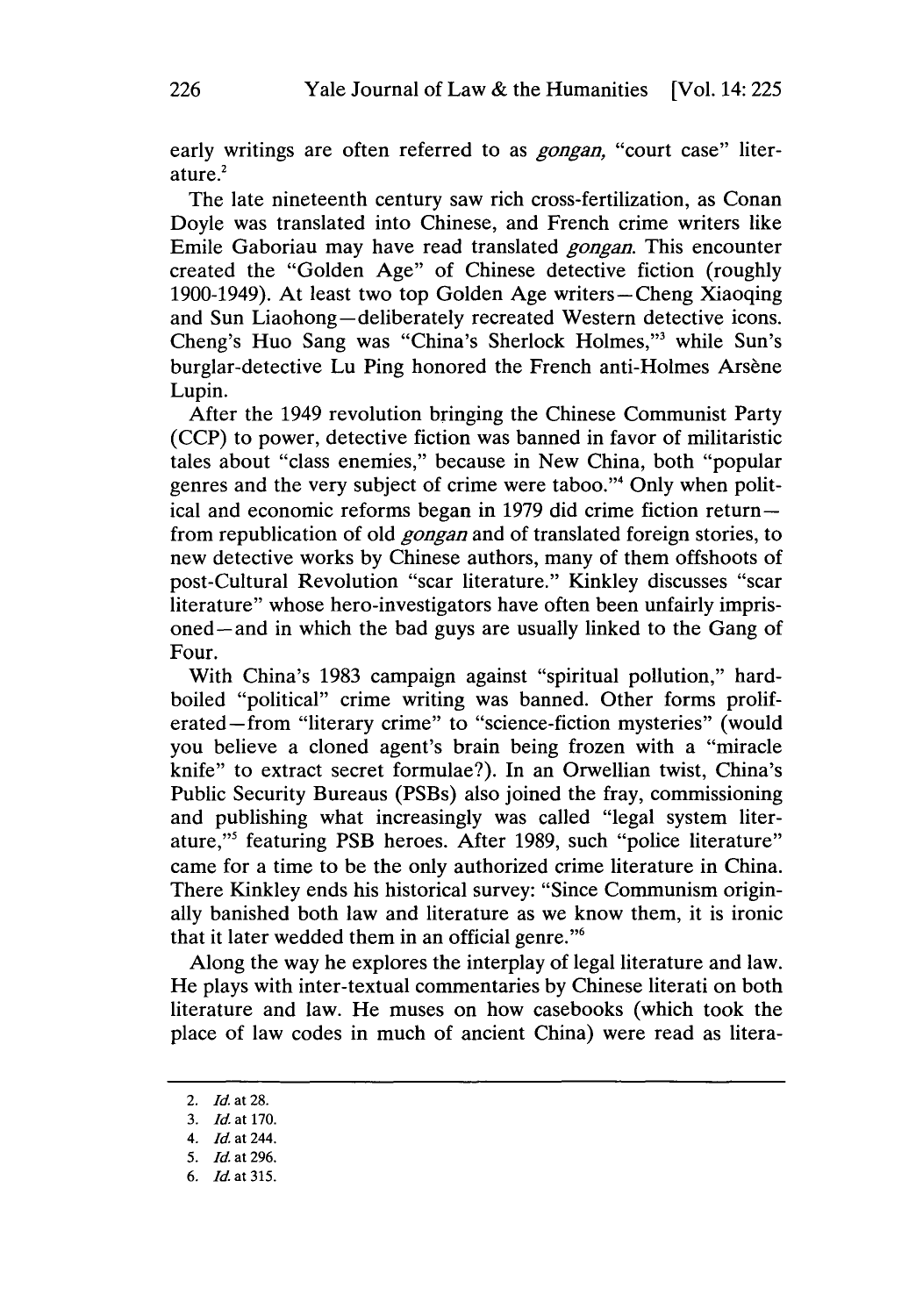# 2002] Weiner 227

ture-while modern "legal system literature" helped educate judges, cops, and lawyers-literature thus shaping law. Reviewing political interference in both literature and law, Kinkley concludes that both represent "incontestable and non-adversarial moral truth that serves the sovereign-today, the CCP."<sup>7</sup>

With all that, this book makes worthwhile reading, even if the style is at times overwrought. Kinkley's avoidance of linear chronology, for instance, was perhaps intended to deconstruct hegemonic narrative norms, but his taxonomy is confusing. His division of the book into chapters on Origins, Traditions, Shadows, and so on requires frequent circling back through historical periods and topics: at least four subsections deal with "high" versus "low" fiction, three are titled "Law in Literature," two "Law as Literature," and one "Law · into Literature."

Kinkley clearly favors narratives that are Western, logical, and law-based, featuring individual heroes as opposed to Eastern, emotional tales that are morality-based, and feature idealized teams. Even "the Westernized delights of Cheng Xiaoqing's [imitation Sherlock Holmes] stories do not preclude Chinese touches, including outright didacticism,"8 Kinkley opines. He quotes Edward Said, but nevertheless indulges in *orientalisme.* Western is "we," Chinese always "they" - the Other. Kinkley denigrates as "traditionally Chinese" the tendency to copy narratives, "insouciantly changing details or not as the spirit moved them, in the absence of the concept of plagiarism,"9 as if Western writers from Shakespeare down have not retold old tales.

Kinkley also comments often and at length, on "melodramatic" Chinese plots. But he never deals with the issue outright, exploring the roots of Chinese love of melodrama (historic lack of a middle class to popularize "refined" tastes comes to mind, as does Confucian reverence for moral lessons). Instead, he simply denigrates story after story. An accused counter-revolutionary getting saved by the fall of the Gang of Four "seems a cheap political coup de theatre."<sup>10</sup> Corruption by children of senior officials is "hackneyed" and "formulaic."11 A heroic cop's tale is "primitive and propagandistic."12 The publication of Wang Yaping's *Sacred Duty* in 1980, just at the start of the reform era, imposed significant risks to both author and pub-

<sup>7.</sup> *Id.* at 103.

<sup>8.</sup> *Id.* at 193.

<sup>9.</sup> *Id.* at 179-80.

<sup>10.</sup> *Id.* at 8.

<sup>11.</sup> Id.at65.

<sup>12.</sup> *Id.* at 88.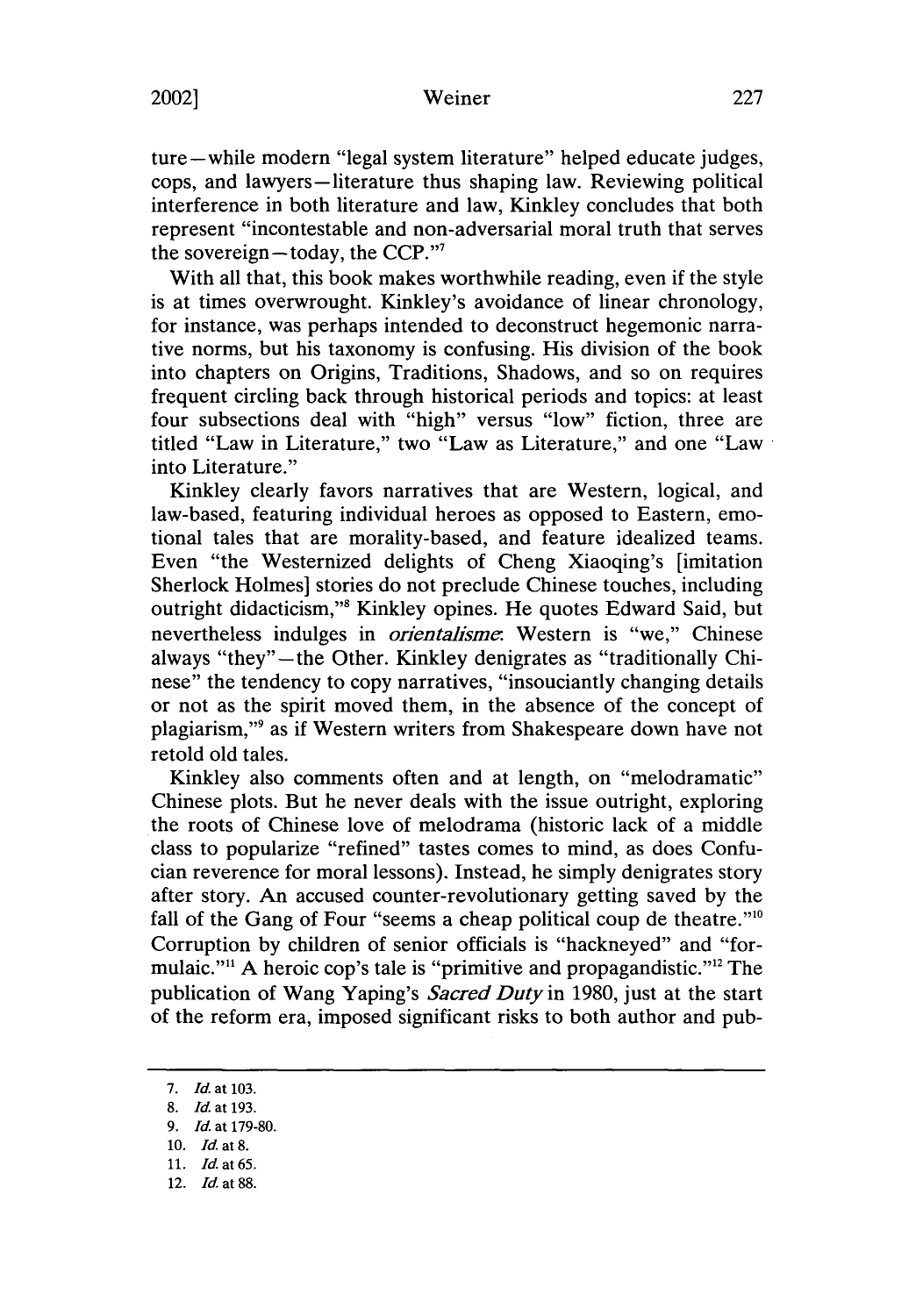lishers, as Kinkley notes. It was (by his own description) the first scar literature involving penal law, and the first to depict prison camps and torture. Yet Kinkley calls *Sacred Duty* "melodramatic" eight times in four pages. $13$ 

Kinkley's disparagement of stories as melodrama is biased according to content, not merely style. For instance, the Li Dong/Wang Yungao story *The Trial* involves a trial for negligent homicide, conducted by an upright prosecutor, of a cadre who had saved the prosecutor's life in the Cultural Revolution. The cadre comes to repent his sin when it transpires that one of those killed by his negligence was an old man who had saved the cadre's life in the Civil War. Melodrama? Not a peep.<sup>14</sup> Again, with stories he does not like, Kinkley infantilizes the titles *Jao* and *xiao* ("Old" and "Little") as "Ole"' and "Li'l" in his translations. But these are common honorifics across China, not hick local idioms as Kinkley implies. Notably, in describing adversarial stories such as *The Trial,* and the "Westernized delights" of Cheng Xiaoqing, he refrains.

More serious is Kinkley's one-sided commentary on the complexities of adversarial versus Confucian/paternal law. Many have written on the strengths of China's traditional view of justice as centered in individual/family responsibility/morality, with law a second-best to values-based education. Kinkley has clearly read some of this discussion. He quotes from William Alford, for instance,<sup>15</sup> without mentioning Alford's dictum that many in the West could learn from China's ranking of fa ("law") lower in the hierarchy of forces supporting justice than *tian* ("heaven" or "nature"), *Ji* ("rites" or "ritual/ worship"), *ging* ("traditional morality") and *jiao* ("education").<sup>16</sup>

Many legal actors have come to the same conclusion. U.S. District Judge Helen Ginger Berrigan wrote glowingly after her judicial tour of China and co-hosting of a reciprocal delegation of Chinese judges organized by the National Committee on U.S.-China Relations.<sup>17</sup> "For thousands of years," Judge Berrigan observes, "China stressed communal harmony and relied upon village elders to pass down wise decisions on disputes, which villagers have accepted to avoid discord. In our legal system, we call that arbitration or mediation, and are

<sup>13.</sup> *Id* at 88-92.

<sup>14.</sup> *See id.* at 118-26.

<sup>15.</sup> *Jdat* 14.

<sup>16.</sup> WILLIAM ALFORD, To STEAL A BOOK Is AN ELEGANT OFFENSE 14 (1995).

<sup>17.</sup> Helen Ginger Berrigan, *China Judicial Exchange: "I Think This Is the Start of a Beautiful Friendship,"* NCUSCR NEWSLETTER (National Committee on U.S.-China Relations, New York, NY), Spring/Summer 2001, at 4.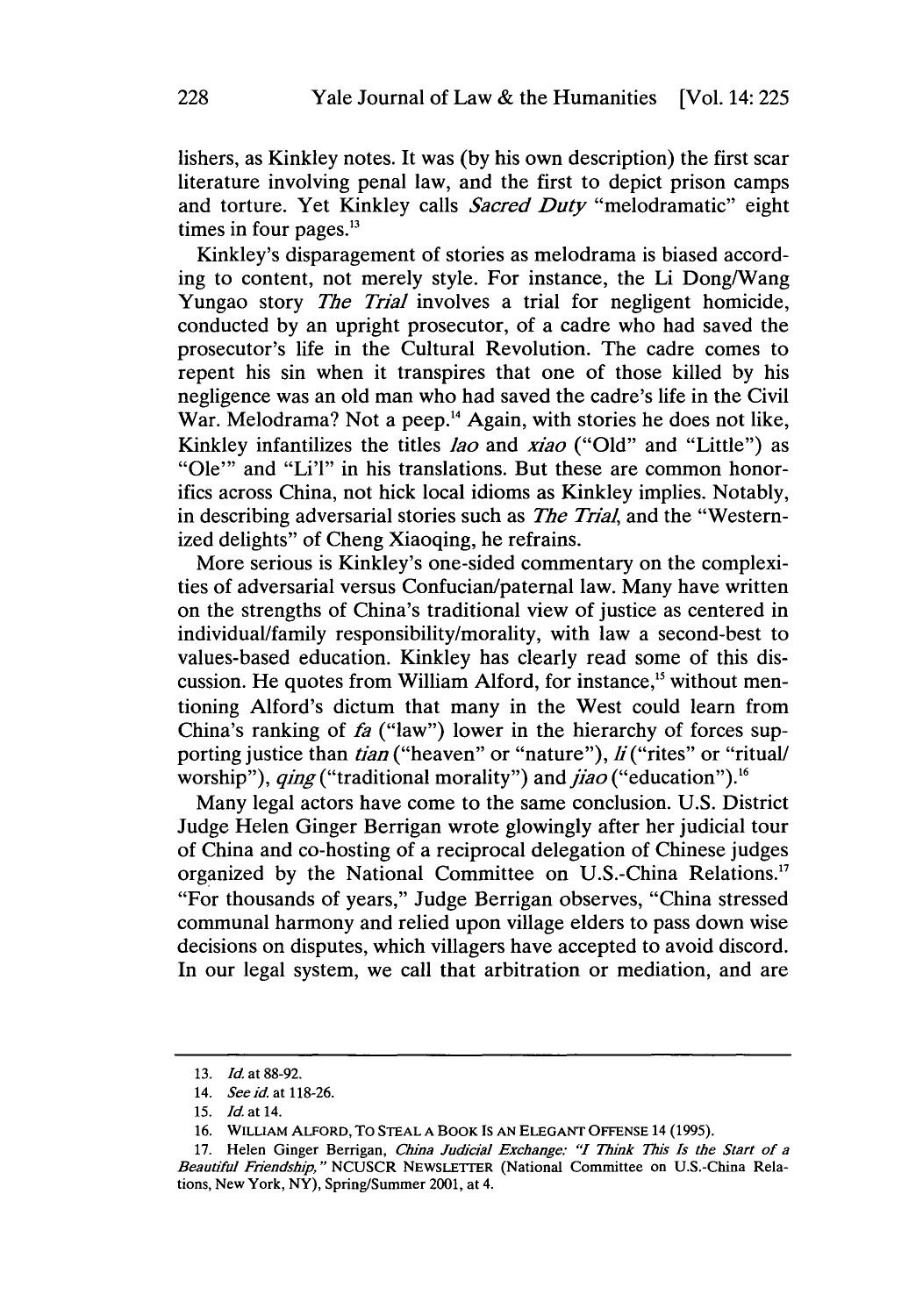only now developing it as an alternative to the often overly adversarial and individualistic system we use."<sup>18</sup>

Of course China's Confucian/paternalistic justice has been and is abused. The *New York Times* has covered China's most recent "Strike Hard" campaign, with its cases of suspects denied lawyers until police extracted confessions, sometimes via torture.<sup>19</sup> But American adversarialism has also been abused: Chinese papers routinely cover U.S. criminals who get off on technicalities and go on to commit further crimes. Mutual finger-pointing has little effect. More useful are legal exchange initiatives that help bring out the best, and blunt the roughest edges, in both systems.

Perhaps few legal thinkers familiar with today's China would be as eager as Kinkley to throw out baby with bathwater. He equates *qing*  and *Ji* with CCP dictums (as if no non-party morality remains in China).<sup>20</sup> He despises "the pernicious idea of natural law"<sup>21</sup> and "the paternalistic party,"<sup>22</sup> while calling adversarial justice both "Western" and "modern" (terms he uses largely interchangeably), praising "stirrings of the adversarial spirit"<sup>23</sup> in Wang Yaping's and other stories. To be sure, "adversarialism means tolerance of variant versions of the truth,"<sup>24</sup> a virtue China could use more of. But it is perhaps not always true that "in setting precedents, adversarial lawyers serve collective interests."<sup>25</sup> What grates is Kinkley's simplistic equation of Adversarial with Western with Modern with Always Best.

This is especially true given his broad-brush negatives about Chinese legal practice. He ends his fiction survey in 1989, but makes more sweeping claims about Chinese justice. For instance: "By all accounts, Chinese judicial organs are rubber stamps today."26 Kinkley supports this with footnotes dating to 1979. The situation "today" (for a book published in 2000) is significantly different, by many accounts. Professor Yang Yuguan at the Chinese University of Politics and Law agrees that "China's court system is different from its American counterpart.' Judges in China may discuss some cases with their colleagues or consult with their seniors."<sup>27</sup> But then, Yang

<sup>18.</sup> *Id.* 

<sup>19.</sup> *See. e.g.,* Craig Smith, *Chinese Fight Crime* with *Torture and Executions,* N.Y. TIMES, Sept. 9, 2001, at 1.

<sup>20.</sup> KINKLEY, *supra* note 1, at 125.

<sup>21.</sup> *Id.* at 126.

<sup>22.</sup> *Id.* at 331.

<sup>23.</sup> *Id.* at 99.

<sup>24.</sup> *Id.* at 13.

<sup>25.</sup> *Id.* 

<sup>26.</sup> *Id.* at 76.

<sup>27.</sup> E-mail from Yang Yuguan, Professor, Chinese University of Politics and Law, to